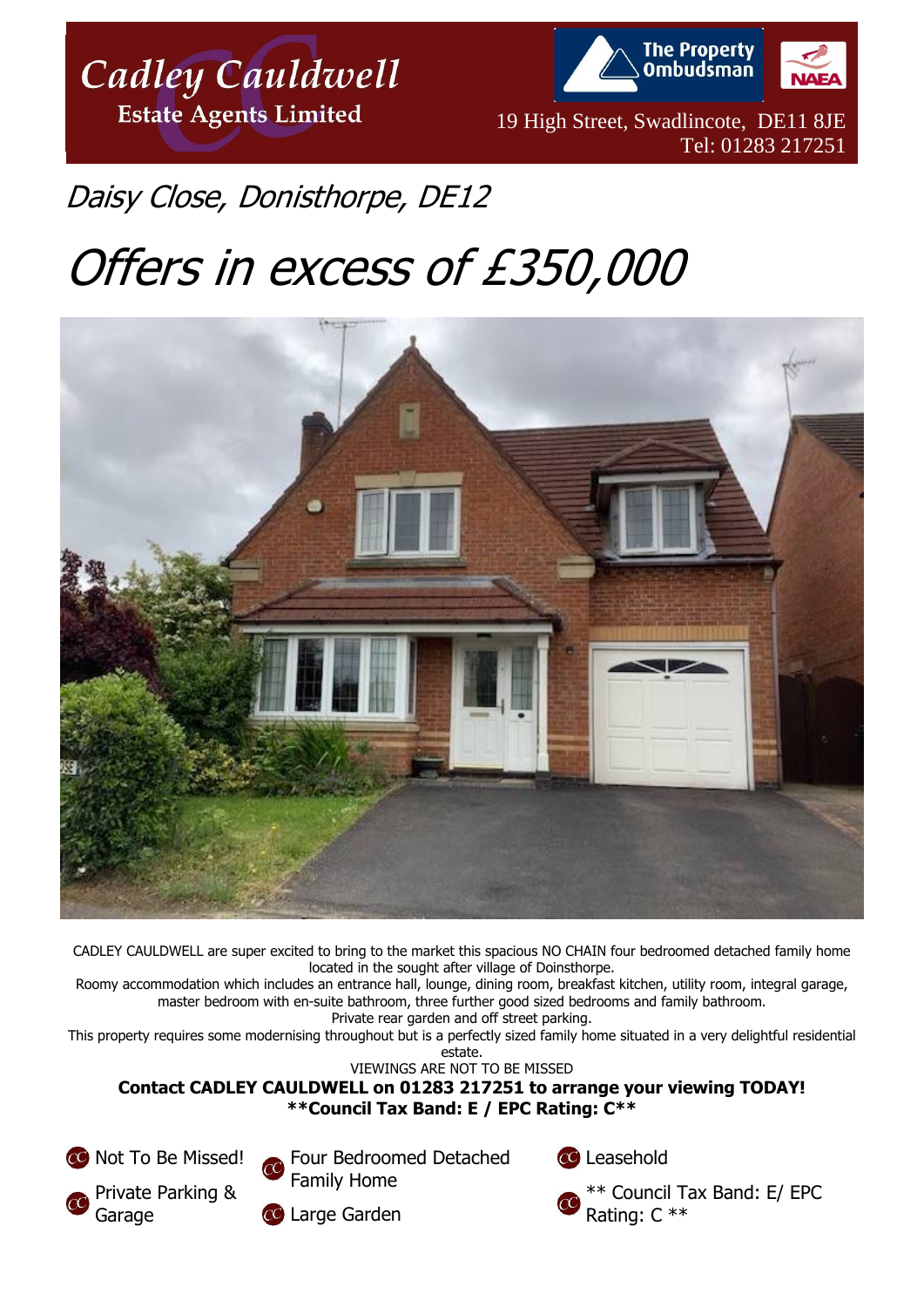## Daisy Close, Donisthorpe, DE12

#### **Directions**

From Sainsbury s island head south onto Civic Way towards West Street, Take your first left onto West street then your third right onto Alexander Road, keep following that road until you come to Hastings Road on your left, then take a right onto Coppice Side, at the island take the second exit onto Bridge Street, Carry onto Main Street then continue onto Mushroom Lane and then onto Reservoir Hill and onto Rawdon Road, at the island take the third exit onto Shortheath Road, continue past Moira Furnace and take the left at the corner onto Donisthorpe Lane, keep following onto Hill Street. Then take a left onto Dawkins Road follow around and take a right onto Daisy Close. You will located the property on your right clearly displaying one of our "for sale" boards. SAT NAV USERS POSTCODE: DE12 7RP

#### **IMPORTANT INFORMATION**

\*Mortgage advice available within our office\*

**GROUND FLOOR**

**Entrance Hall**

**Lounge** 19'2" x 10'8" (5.84m x 3.25m)

**Dining Room** 13'0" x 8'1" (3.96m x 2.46m)

**Breakfast Kitchen** 12'7" x 12'0" (3.84m x 3.66m)

**Utility Room** 9'6" x 5'2" (2.90m x 1.57m)

**Garage** 17'5" x 8'7" (5.31m x 2.62m)

#### **Cloakroom**

#### **FIRST FLOOR**

**Master Bedroom** 13'9" x 11'10" (4.19m x 3.61m)

**En-Suite** 7'1" x 4'5" (2.16m x 1.35m)

**Bedroom Two** 15'10" x 8'8" (4.83m x 2.64m)

**Bedroom Three** 10'6" x 8'6" (3.20m x 2.59m)